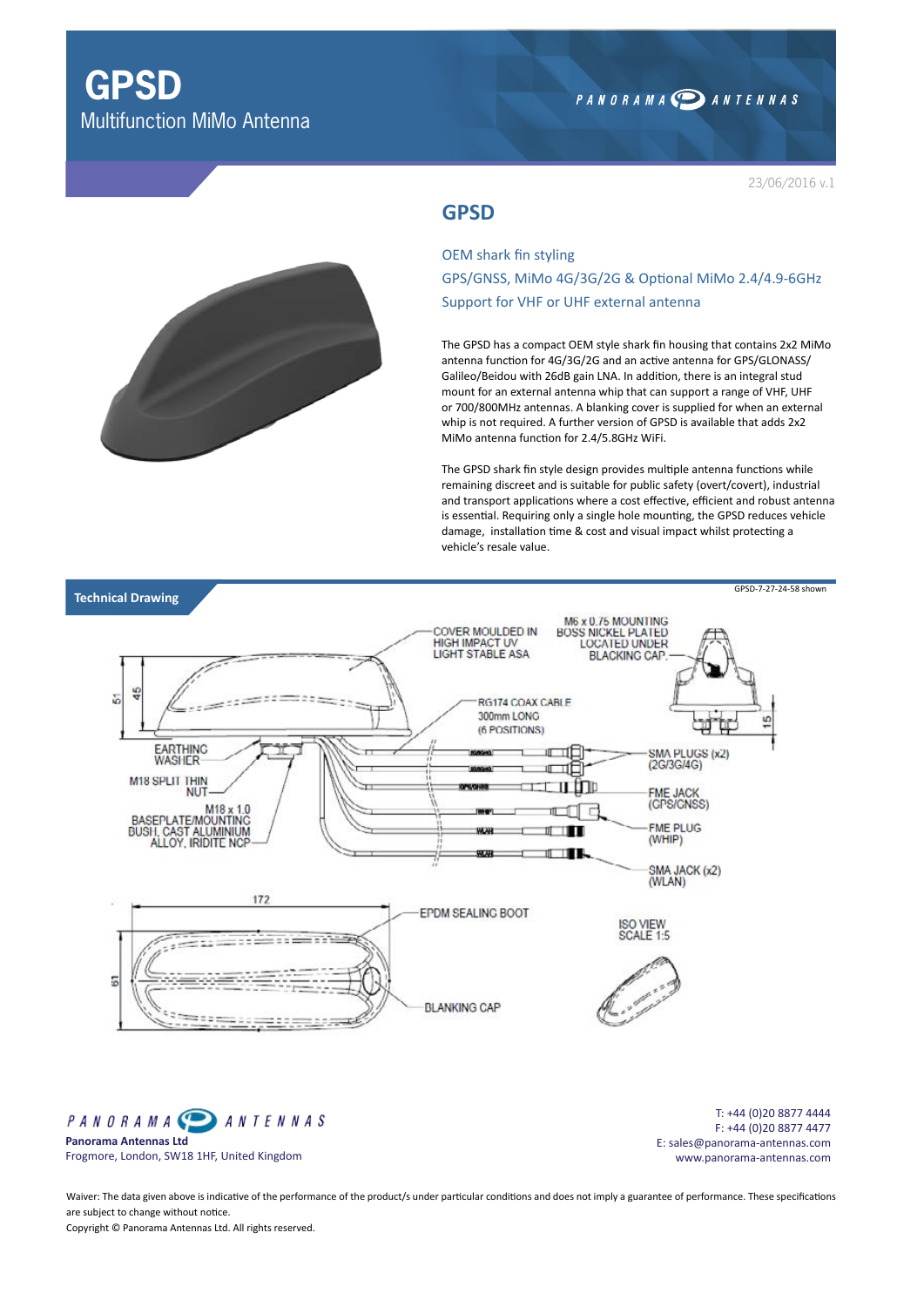| Part No.                           |                               |                                                                    |                                                  |  |
|------------------------------------|-------------------------------|--------------------------------------------------------------------|--------------------------------------------------|--|
|                                    |                               | GPSD-7-27                                                          | GPSD-7-27-24-58                                  |  |
| <b>Electrical Data</b>             |                               |                                                                    |                                                  |  |
| Frequency Range (MHz)              | Element 1                     | 1562-1612                                                          |                                                  |  |
|                                    | Elements 2 & 3                | 698-960, 1710-2170, 2500-3800                                      |                                                  |  |
|                                    | Elements 4 & 5                |                                                                    | 2300-2500 & 4900-6000                            |  |
|                                    | Whip                          | Dependent on selected whip                                         |                                                  |  |
| <b>Operational Bands</b>           | Element 1                     | GPS/GNSS/Galileo/Beidou                                            |                                                  |  |
|                                    | Elements 2 & 3                |                                                                    | 4G/3G/2G                                         |  |
|                                    | Elements 4 & 5                |                                                                    | 2.4GHz WLAN / Public Safety 4.9GHz / 5.8GHz WiFi |  |
|                                    | Whip                          | Dependent on selected whip                                         |                                                  |  |
| Peak gain: Isotropic*              | Elements 2 & 3                |                                                                    | 2dBi (698-960MHz)   5dBi (1710-3800MHz)          |  |
|                                    | Elements 3 & 4                |                                                                    | 4dBi (2.4GHz), 6dBi (5.8GHz)                     |  |
| Isolation (with 5m (16') CS29      | Cellular                      |                                                                    | >12dB                                            |  |
|                                    | WiFi                          | > 20dB                                                             |                                                  |  |
| Typical Efficiency* w/o Cable Loss | Elements 2 & 3                | > 50%                                                              |                                                  |  |
| Correlation Co-efficient           | Elements 2 & 3                | < 0.2                                                              |                                                  |  |
| Polarisation                       |                               | Vertical                                                           |                                                  |  |
| Pattern                            |                               | Omni-directional                                                   |                                                  |  |
| Impedance                          |                               | $50\Omega$                                                         |                                                  |  |
| Max Input Power (W)                |                               | Internal elements 25W / main whip 60W                              |                                                  |  |
| <b>GPS/GNSS Data</b>               |                               |                                                                    |                                                  |  |
| Frequency Range (MHz)              |                               | 1562-1612                                                          |                                                  |  |
| <b>VSWR</b>                        |                               | $2:1 \pm 4MHz$                                                     |                                                  |  |
| Gain: LNA                          |                               | 26dB                                                               |                                                  |  |
| Polarisation                       |                               | <b>Right Hand Circular</b>                                         |                                                  |  |
| <b>Operating Voltage</b>           |                               | 3-5V DC (fed via coax)                                             |                                                  |  |
| Current                            |                               | Typical <20mA                                                      |                                                  |  |
| <b>Mechanical Data</b>             |                               |                                                                    |                                                  |  |
| Dimensions (mm)                    | Total Height (excluding whip) |                                                                    | 50(2.2")                                         |  |
|                                    | Length                        |                                                                    | 170 (6.77")                                      |  |
|                                    | Width                         | 60(2.4")                                                           |                                                  |  |
| Operating Temp (°C)                |                               | $-40^{\circ}$ / $+80^{\circ}$ C ( $-40^{\circ}$ / $176^{\circ}$ F) |                                                  |  |
| Material                           |                               | ASA, EPDM, Aluminium Alloy                                         |                                                  |  |
| Colour                             |                               | Black                                                              |                                                  |  |
| Weight (g)                         |                               | 240                                                                | 260                                              |  |
| <b>Cable Data</b>                  |                               |                                                                    |                                                  |  |
| Cable Type - All Feeds             |                               | RG174 (UN ECE 118.01 Compliant)                                    |                                                  |  |
| Dimensions (mm)                    | Diameter                      |                                                                    | 2.8(0.11'')                                      |  |
|                                    | Length                        |                                                                    | 300 mm (12")                                     |  |
| Termination                        | Whip                          |                                                                    | FME plug                                         |  |
|                                    | GPS/GNSS                      |                                                                    | FME socket                                       |  |
|                                    | 2 x 4G/3G/2G                  |                                                                    | 2 x SMA plug                                     |  |
|                                    | 2 x WiFi                      |                                                                    | 2 x SMA socket                                   |  |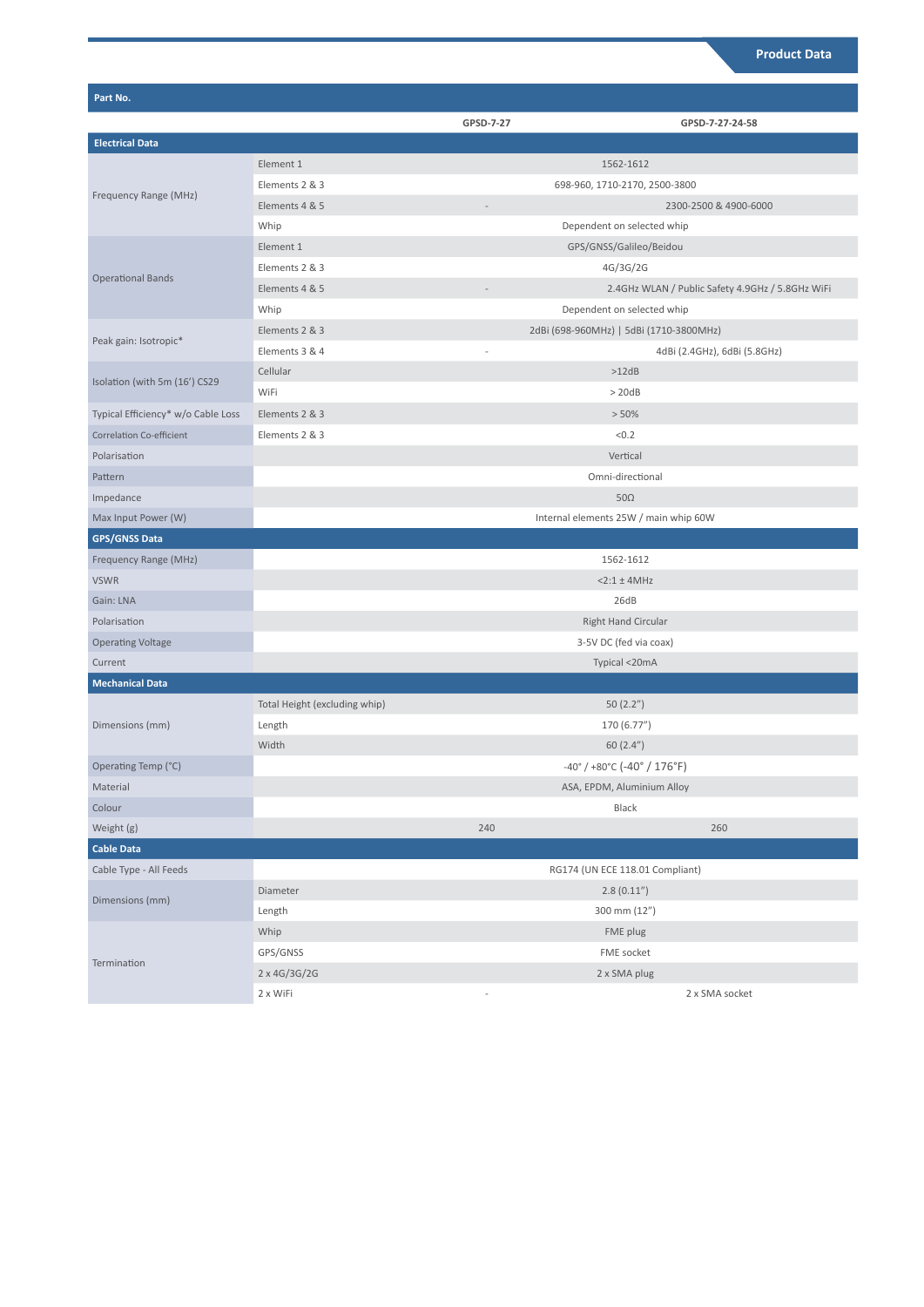

**Electrical Data**

\*Isolation measured with no whip and 5m (16') of CS29 cable Red Plot = 600x600mm (2' X2') ground plane Green Plot = no ground plane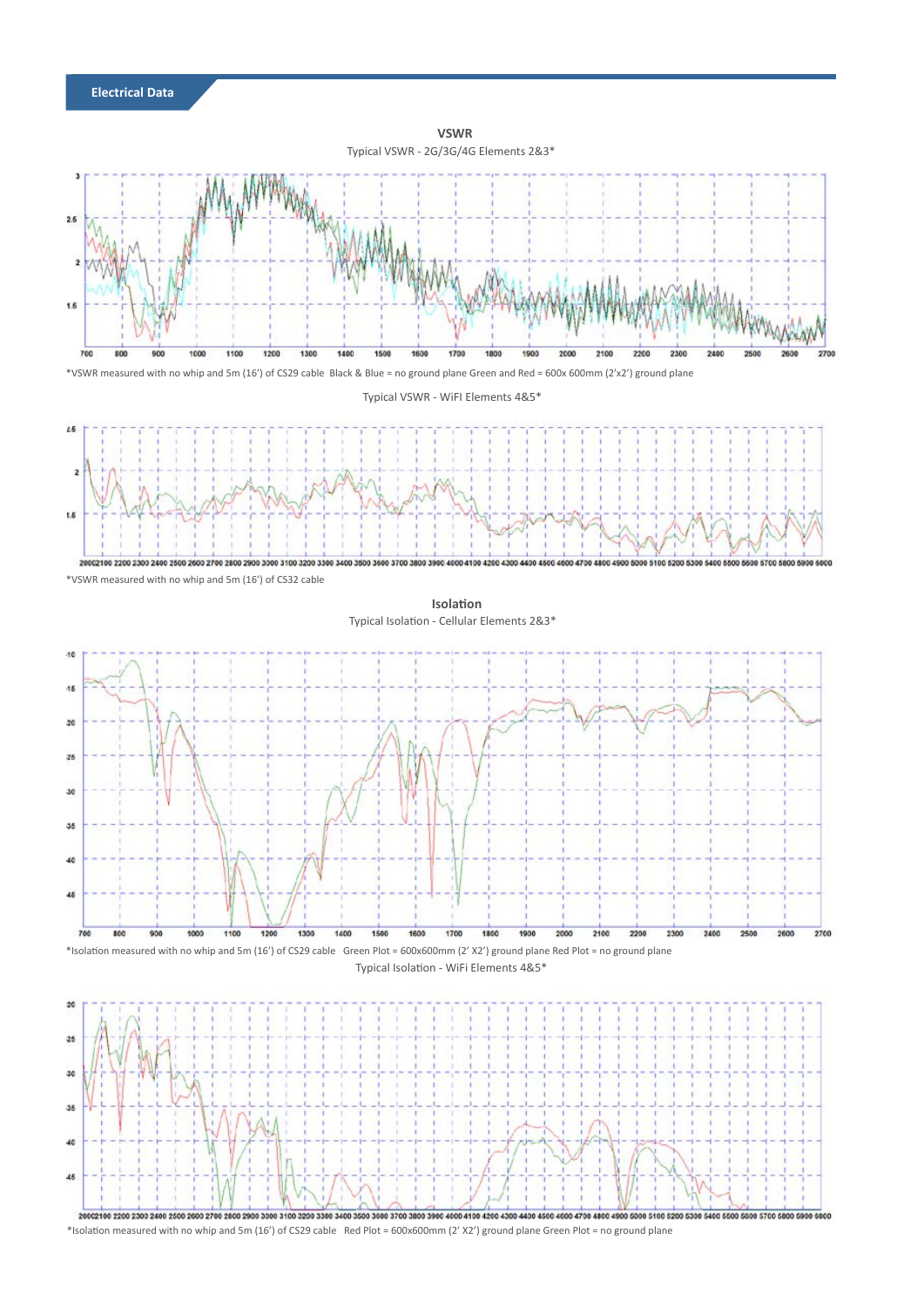#### **Radiation Patterns**















3D Gain Plot Side (1800MHz) 3D Gain Plot Top (1800MHz) 3D Gain Plot Side (2100MHz)









3D Gain Plot Top (2100MHz) 3D Gain Plot Side (2600MHz) 3D Gain Plot Top (2600MHz)







3D Gain Plot Side (3600MHz) 3D Gain Plot Top (3600MHz)



\*3D radiation patterns simulated in CST Microwave Studio on a 600x600mm (2' X2') ground plane with both elements fed together.